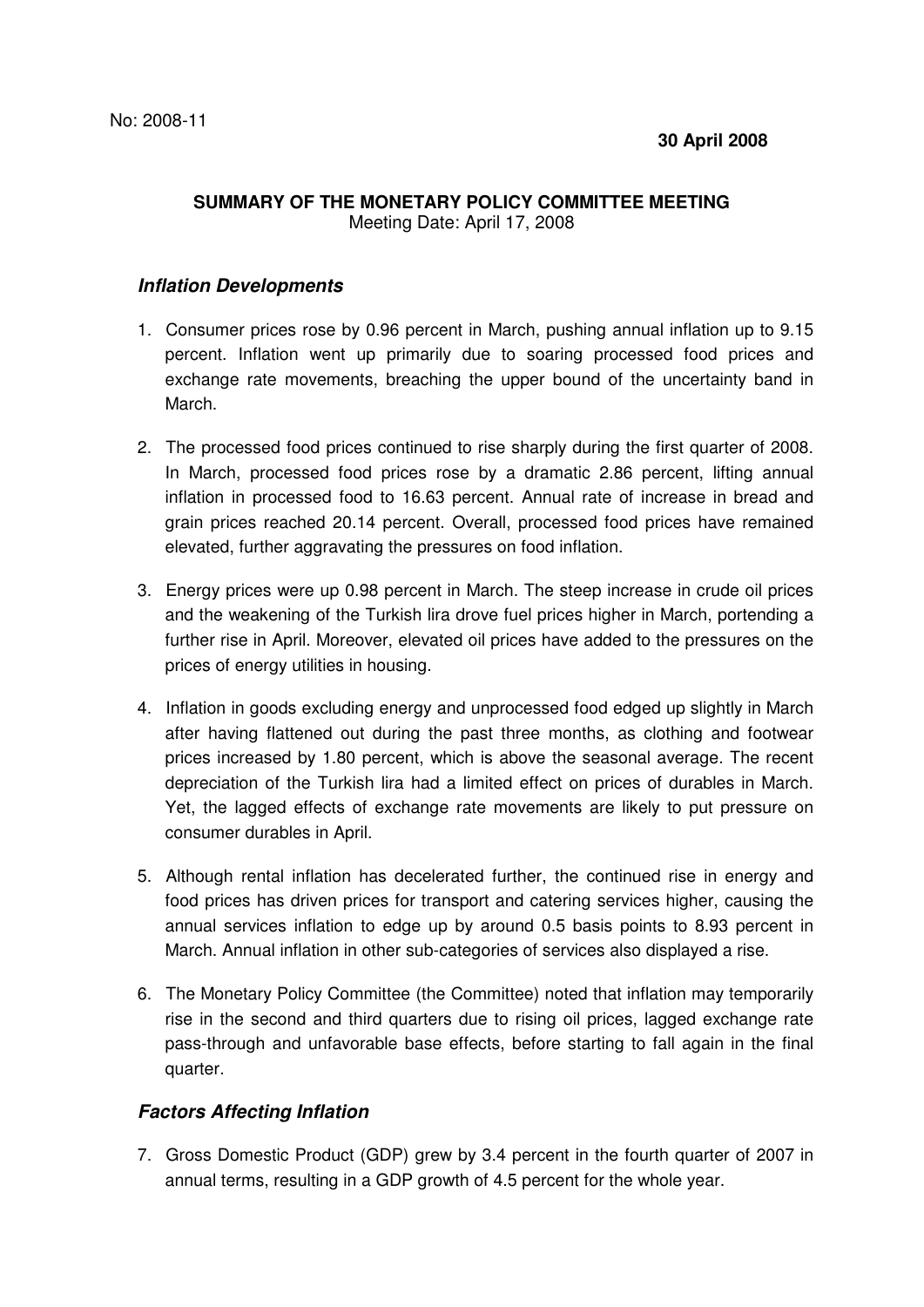- 8. Private consumption and investment made the greatest contribution to the fourthquarter GDP growth. Government spending, on the other hand, provided a limited contribution. Besides, the contribution of net external demand was negative at 3.7 percentage points. The Committee noted that the demand for domestic goods and services remained low during this period, as local residents had increased their demand for imported goods for their relative price advantage. In fact, the fourthquarter GDP growth falls to 0.2 percent if stock changes are excluded.
- 9. In seasonally adjusted terms, GDP displayed a 2.1 percent quarterly growth in the last quarter of 2001. Yet, the Committee stated, in consideration of global uncertainties surrounding the current economic climate, that this growth provides only a partial insight into the upcoming period. Indeed, industrial production during January-February remained unchanged from the previous quarter on a seasonally adjusted basis, indicating that economic activity has continued to moderate.
- 10. Indicators for consumer demand confirm the slowdown in domestic demand. In seasonally adjusted terms, the first-quarter CNBC-e consumption index remained unchanged on a quarterly basis, whereas the import quantity index for consumer goods was slightly down from the preceding quarter. In the meantime, domestic sales of automobiles were markedly up in annual terms on the back of a low base effect, but were significantly lower than the figures recorded a quarter earlier. Domestic sales of white goods have declined both on a quarterly and annual basis during January-February. The Committee noted that seasonally adjusted sales of white goods have fallen below the range between 400,000 to 450,000 units, their lowest level since the first quarter of 2004.
- 11. Moreover, the CNBC-e and CBT consumer confidence indices have been on the fall since September, when global risks became more apparent. In fact, after a rebound during the first half of 2007, the growth of consumer loans has slowed down for the second consecutive quarter. The Committee assessed that the global credit crunch has recently continued to hold down consumer loans.
- 12. The fourth-quarter rebound in private sector's machinery-equipment investment is expected to be short-lived. Indicators for the first quarter of 2008 suggest that the investment demand for imported goods is still robust, while the production of domestic capital goods has slowed from the previous quarter. Imports of capital goods, which saw a dramatic annual growth of 34.3 percent during January-February, point to a quarterly acceleration as well. However, the slowdown in machinery-equipment production for the past one year continued into the first two months of 2008, resulting in an annual decrease of 6.2 percent. Besides, electrical machinery production and domestic sales of light commercial vehicles increased annually at a fairly strong rate, but declined quarterly in seasonally adjusted terms. Sales of heavy commercial vehicles have remained low since the monetary tightening and narrowed slightly on a quarterly basis in response to the slump in March. In sum, available production,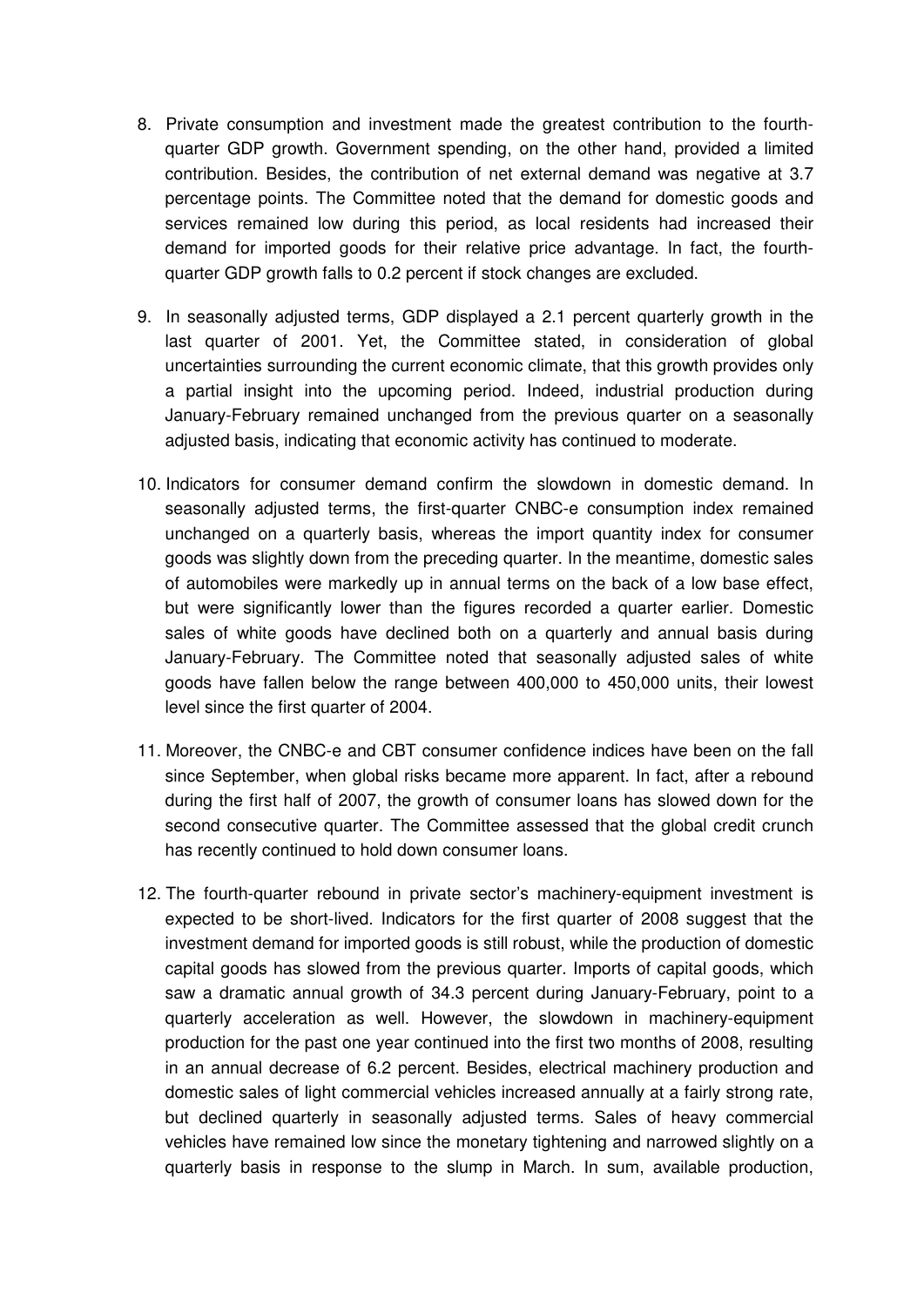import and sales data suggest that machinery-equipment investments will slow down in the first quarter of 2008, but will remain above their year-ago level thanks to the base effect.

- 13. Construction investments have flattened out for the past one and a half years. Residential construction permits declined in 2007 in annual terms. Along with the downdraft in construction activity, production gains in housing-related industries have stalled. The production of nonmetallic minerals, an intermediate input to construction activity, remained unchanged in 2007 from the previous year, while furniture manufacturing decreased by 13.8 percent. The housing sector will continue to be restrained by rising precautionary savings and tighter credit conditions due to global uncertainties.
- 14. In sum, recent readings on the private demand for consumption and investment have slowed down. The labor market also suggests a similar outlook. In seasonally adjusted terms, non-farm employment increased by a quarterly 0.1 percent on average during 2007, after having risen at a steady quarterly average of 1.1 percent from 2001 to end-2006.
- 15. The contribution of net exports to GDP growth turned negative in the second half of 2007 mainly due to rising imported goods driven by lower relative prices. Recent data indicate that the sizable annual growth in exports and imports has continued into the first quarter of 2008. Thanks to the sharp increase in export quantity during January-February, growth in real exports was stronger than imports. Given both the recent weakening of the Turkish lira and the slowdown in domestic demand, the rate of increase in import quantity will likely begin to decelerate in the second quarter and net exports will make an increased contribution to growth. Yet, the possibility that international prices of oil and other commodities might increase further continues to pose a risk to the foreign trade deficit.
- 16. According to export data released by the Turkish Exporters' Assembly for March and April and "expectations for export orders for the next three months" from CBT's Business Tendency Survey, exports will continue to grow sharply in the second quarter of 2008. Although the more pronounced downside risks to the growth of advanced economies might put pressure on the export performance, the increased weight of exports to countries other than EU and the US during the past few months can partially offset that risk.
- 17. In sum, deepening problems in international credit markets continue to restrain the domestic demand, while external demand remains strong. Overall, aggregate demand conditions continue to support disinflation.
- 18. After growing modestly in the second and third quarters of 2007, labor productivity in the manufacturing industry posted a recovery thanks to the relatively strong fourthquarter production. In this sense, unit labor costs fell on an annual basis and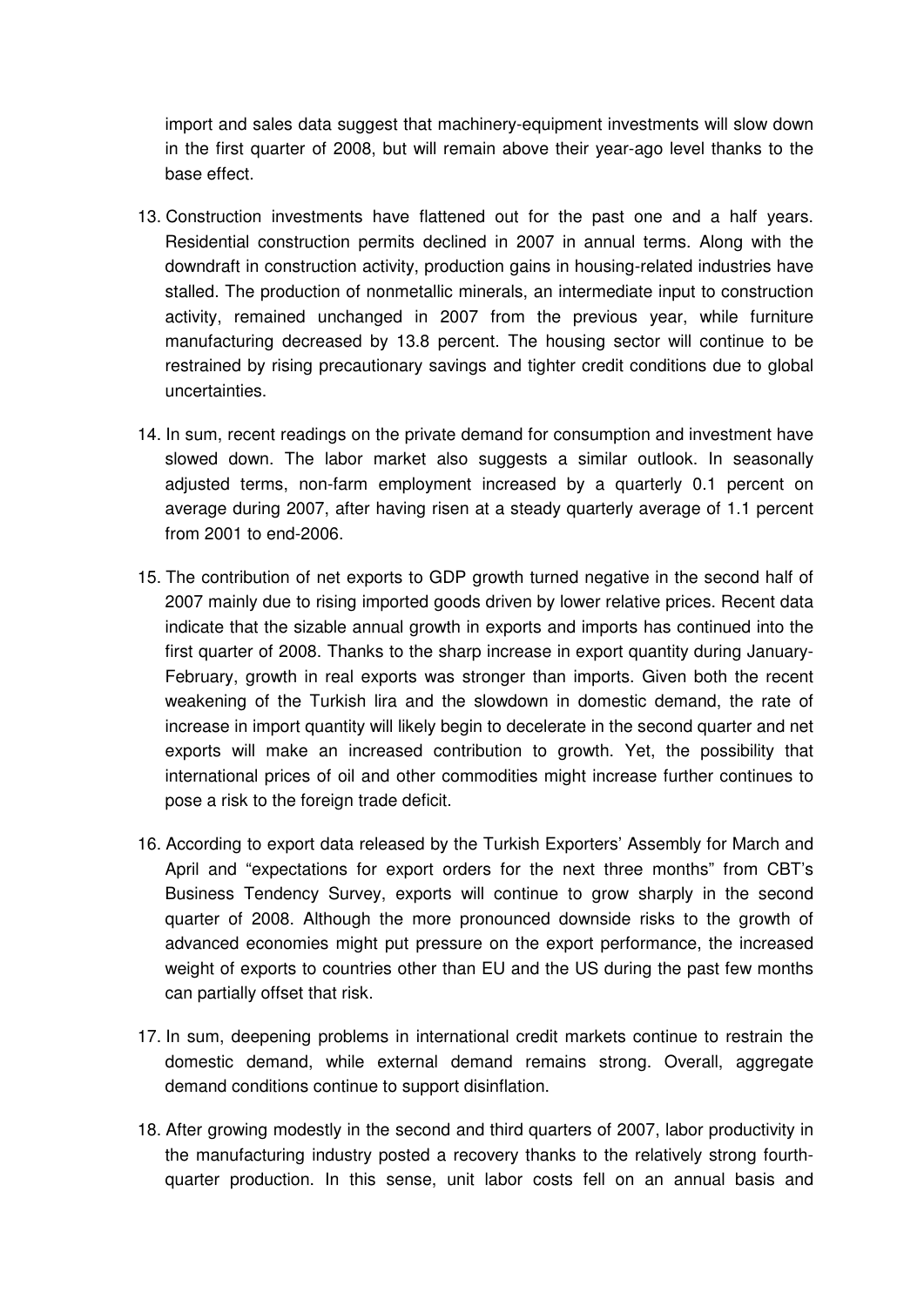continued to support disinflation, though at a lesser extent. The Committee emphasized the need to implement measures to improve the investment climate and to foster productivity, which would support price stability in the medium term.

## **Monetary Policy and Risks**

- 19. Rising food and energy prices and ongoing uncertainties in the global economy have worsened inflation expectations and increased the upside risks on inflation. Accordingly, monetary policy adopted a tightening bias.
- 20. The members also assessed the revisions in forecasts to be published in the Inflation Report. The Committee pointed that food and energy prices may continue to rise due to structural factors and this should be taken into account while revising the forecasts. Consequently, assuming a continued rise in food and energy prices and incorporating recent exchange rate movements have led to a significant upside revision in the inflation forecasts.
- 21. The Committee assessed that bringing inflation back to 4 percent by the end of 2009 would require offsetting the first round effects of the likely supply shocks that are expected to continue during 2008-09, and thus create undesired fluctuations in the economic activity and relative prices. In fact, revised projections suggest that, converging to the medium term target of 4 percent may extend beyond two years, even when tight monetary policy is maintained for an extended period.
- 22. Since inflation is seen above the medium term target for a considerable period, the meeting agenda also covered the issue of target revision. Committee members indicated that changing the target for end-2008 would not be appropriate, since doing so would be a clear violation of the accountability principle in practice. Regarding targets for 2009 and afterwards, the Committee assessed that, given the uncertainty surrounding the food and energy prices as well as the global economy, it would be wiser to reconsider the issue towards the end of this year in tandem with the budget preparations. Accordingly, we envisage a framework in which forecasts serve as intermediate anchors while the medium term is anchored by the 4 percent target. The Committee therefore noted that extending the forecast horizon in the Inflation Report to three years would enhance the efficiency of the overall strategy of monetary policy.
- 23. In light of these considerations, we expect inflation to reach 4 percent in three years. Extending the horizon within which inflation converges to the target does not mean that monetary policy will be looser in the forthcoming period. On the contrary, the Committee will be more responsive to bad news than good news and will consider a measured tightening when needed.
- 24. The Committee indicated that the revised forecasts, which are based on quite conservative assumptions--especially on food and energy prices, imply that downside risks are as significant as upside risks. Considering the significant role of supply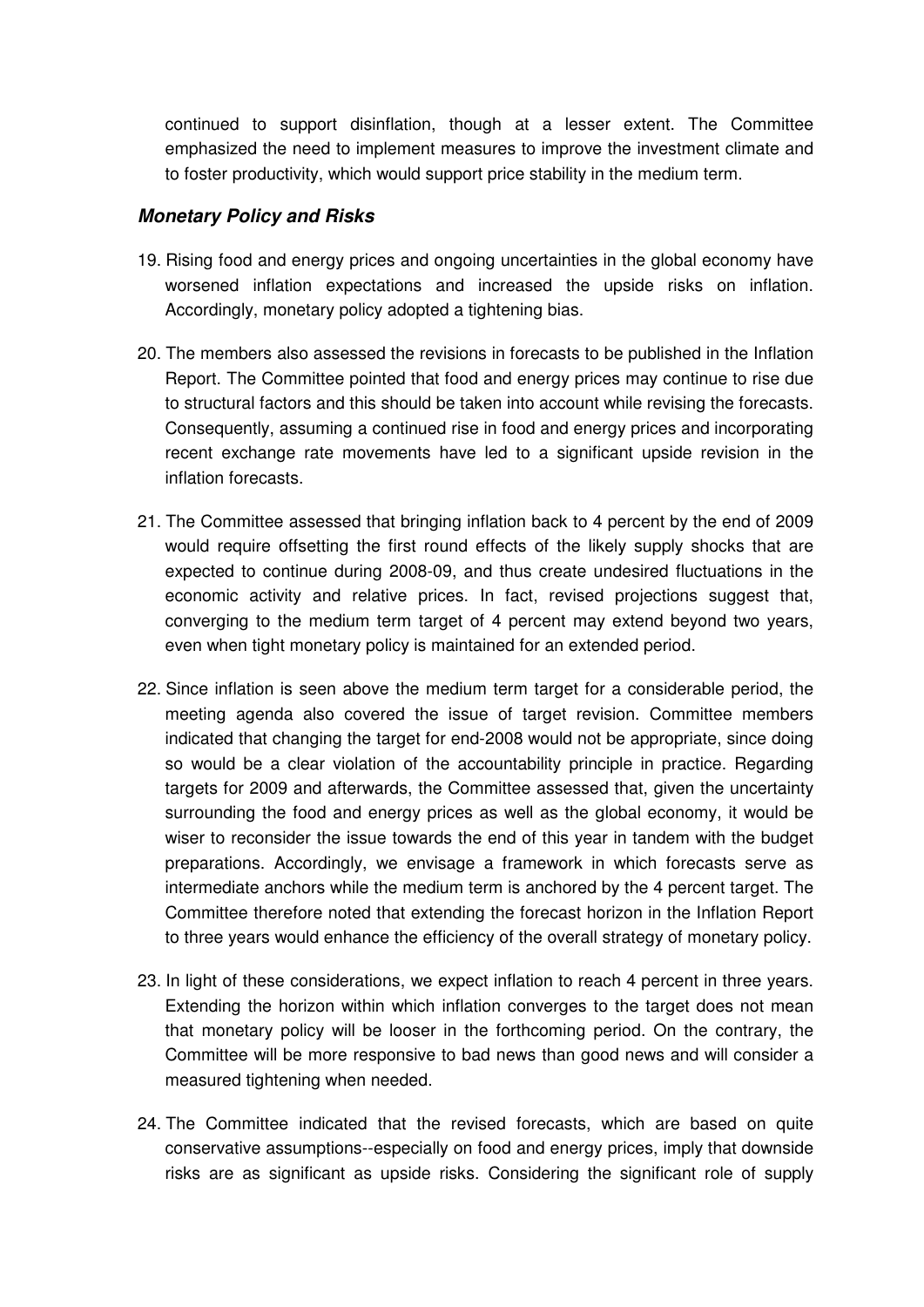shocks under current conditions, it was noted that providing projections under alternative scenarios for food and energy prices would be beneficial for the communication of monetary policy. The Committee also assessed that materialization of upside risks would require further tightening of the monetary policy stance, while downward surprises in food and energy prices would be perceived as an opportunity to bring inflation back to target in a shorter period.

- 25. A protracted period of rising food and energy prices have led to a significant overshooting of the inflation targets since the adoption of the inflation targeting regime and consequently increased the stickiness in inflation expectations, as economic agents have become more backward looking. Under normal conditions, supply shocks are expected to alter relative prices rather than the underlying inflation trend. Nevertheless, the fact that several long-lasting shocks appeared concurrently has increased the risks to the price setting behavior. This view is also supported by a recent study by the CBT staff, which suggests that recently economic agents have been attaching more weight to past inflation in forming their expectations. Overall, it may be necessary to pursue a tighter monetary policy should the price setting behavior continue to deteriorate.
- 26. Another major risk to the inflation outlook is a sharper than expected slowdown in the global economic activity, which, in turn, could lead to further volatility in financial markets. The eventual impact of the financial turmoil on the global economic activity is yet to be seen. These uncertainties have been dampening the risk appetite and thus slowing the capital flows to emerging economies. The CBT will not react to temporary fluctuations in financial markets. Yet, we will not hesitate to tighten monetary policy in case of a significant worsening in the overall pricing behavior.
- 27. The Committee underscored that current liquidity conditions provide the CBT with a flexible tool to engineer a rapid monetary tightening when needed. The excess liquidity in the money market has been shrinking during the past few months, due to factors such as reduced daily minimum amount in reserve purchase auctions, relatively low rollover ratio of the FX debt by the Treasury, and rising money demand. This trend is expected to prevail in the forthcoming period, possibly leading to a tightening in monetary conditions. The Committee therefore noted that this framework provides the CBT with a flexible and efficient tool, which makes it possible to implement a monetary tightening without conducting a formal MPC meeting.
- 28. Finally, the Committee underscored that the medium-term inflation projections assume no further increases in indirect taxes or administered price adjustments, except those required by the automatic pricing mechanism. In particular, this means that any needed tightening in the fiscal balance would occur largely through expenditure cuts rather than higher excise taxes. Any deviation from this framework may have an effect on the outlook for inflation and monetary policy.